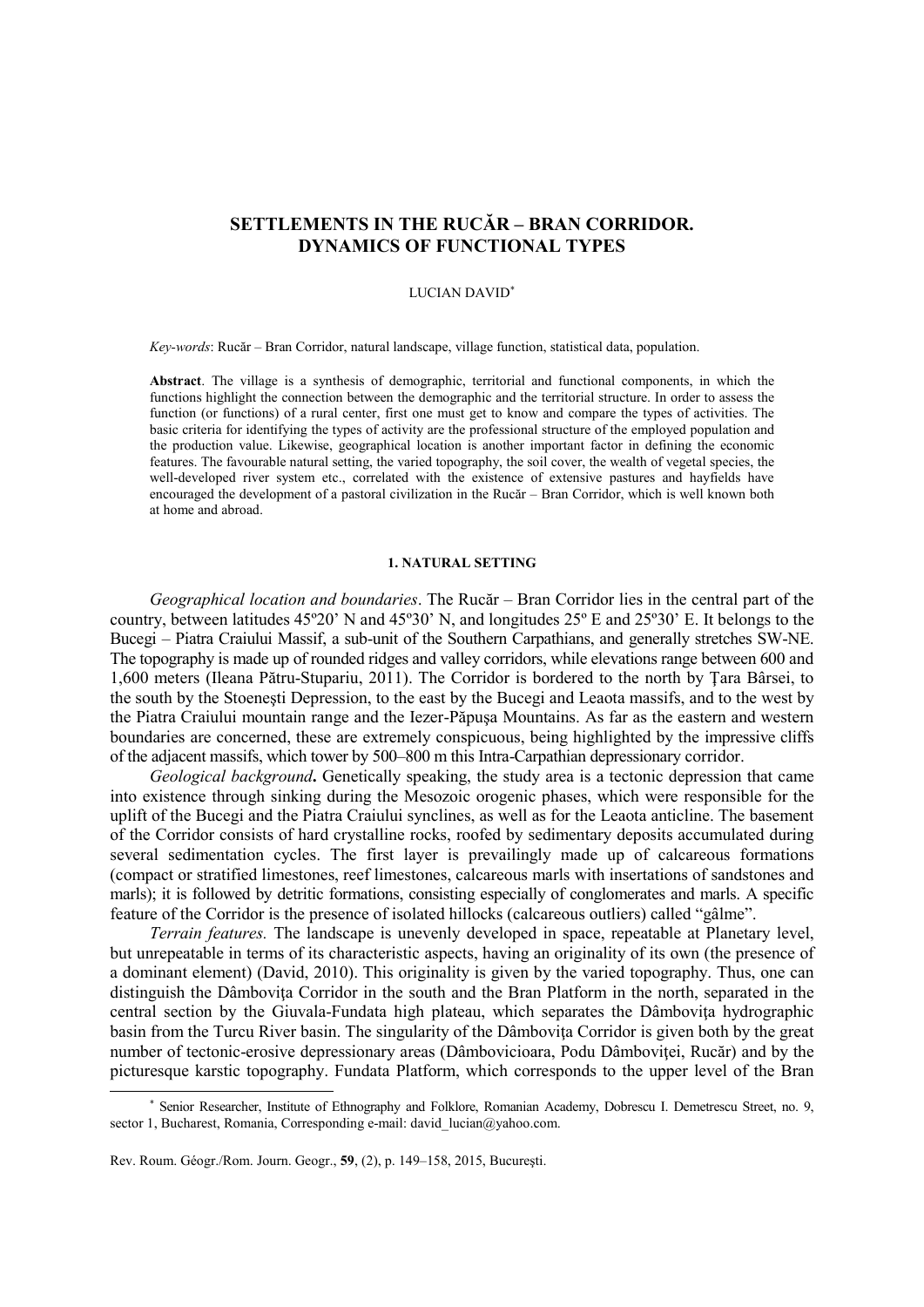Platform, displays hillocks (locally called "gâlme" or "dâlme") made up prevailingly of limestones. The Bran Platform, lying at an altitude between 800 and 1,300 m, dips on a main southwest-northeast direction, but also from the edge of the adjacent mountains to the central axis, which is represented by the Drumul Carului (*Cart Road*) interfluve. Although apparently the platform seems rather smooth, here and there the calcareous hillocks ("gâlmele") give the topography a touch of spectacular appearance, as they tower the lower areas by 50–100 m.

*Climate conditions*. By its specific features, the Rucăr – Bran depressionary corridor falls into the moderate mountain climate, since it suffers the influence of the high massifs of the Southern Carpathians. The thermal regime is characterized by average annual values of 4–8ºC, the temperature decreasing with elevation: 7.2ºC at Rucăr and 4.4ºC at Fundata. The average amounts of precipitation increase in direct relationship with hypsometry (altitude), from 810.9 mm at Rucăr to 1,020.9 mm at Fundata. Of particular importance for tourist flows and transhumance is the average duration of the snow cover. If at Rucăr and Bran the number of snow-cover days varies between 120 and 140, at Fundata the snow lasts for 200 days (Simion, 1990).

*River system*. The hydrographic network of the Rucăr – Bran Corridor is very dense and the streams have tenaciously dissected the mountains, creating depressionary basins, as well as extremely spectacular gorges. The flowing waters are represented by the Dâmbovita River, which drains the central and southern parts of the Corridor, and the Turcu River, which flows towards the Braşov Depression.

*Vegetation.* The varied topography, the elevations ranging from 600 m to about 1,600 m, the climatic conditions and the soil cover are responsible both for the zoning of vegetation and the great diversity of plant species. Thus, from bottom-to-top, one can distinguish the broadleaf forest zone (beech – *Fagus silvatica*, hornbeam – *Carpinus betulus*, ash – *Fraxinus excelsior*, birch – *Betula verucosa*, etc.), the mixed forest zone (beech and coniferous species: spruce – *Picea abies*, fir – *Abies alba*), and the secondary grasslands. The secondary grasslands represent herbaceous plant associations, which cover large areas in the Rucăr – Bran Corridor, due to the long and intense pastoral life. Here, the vegetation cover consists of red fescue (*Festuca rubra*), alpine meadow grass (*Agrostis tenuis*), nard grass (*Nardus stricta*), meadow fescue (*Festuca pratensis*), white clover (*Trifolium repens*) and others. Among the flowers that enliven the mountain pastures and hayfields, worth-mentioning are the violets (*Violo odorata*), the chicory (*Cichorium intybus*), the yellow bedstraws (*Galium verum*), the mulleins (*Verbascum thapsus*), and the snapdragon (*Antrirrhinum majus*), (Simion, 1990). There are also endemic species of great scientific interest, the most important ones being *Dianthus callizonus*, which grows on the inaccessible benches of the Piatra Craiului Mts., red vanilla orchid (*Nigritella nigra*) and the Carpathian Kotschy alpenrose (*Rhododendron kotschyi*). This is one of the reasons for which two natural reserves have been established in this area, namely, Piatra Craiului National Park (Natura 2000) and Bucegi National Park.

*Soil cover.* The soils in the Rucăr – Bran Corridor fall into the following classes: mollisols (rendzinas, etc.), argilluvisols, cambisols (brown acid soils, etc.), and undeveloped soils (*Harta solurilor*, 1975).

# **2. HUMAN SETTLEMENTS**

From an administrative point of view, settlements in the Corridor belong to Argeş County (Rucăr and Dâmbovicioara communes) and Braşov County (Fundata, Moieciu and Bran). In relation to the urban centers, the Rucăr – Bran Corridor lies north of Câmpulung (20 km) and Târgovişte (60 km) and south of Braşov (20 Km) and Zărneşti (2 Km). The communes, made up of several villages, are: Rucăr (Rucăr and Sătic); Dâmbovicioara (Podu Dâmbovitei, Dâmbovicioara, Ciocanu and Valea Urdii hamlet); Fundata (Fundata, Fundățica and Sirnea); Moieciu (Moieciu de Jos, Moieciu de Sus, Cheia, Drumul Carului, Peştera, and Măgura); Bran (Bran, Şimon, Poarta, Predeluţ, and Sohodol). The old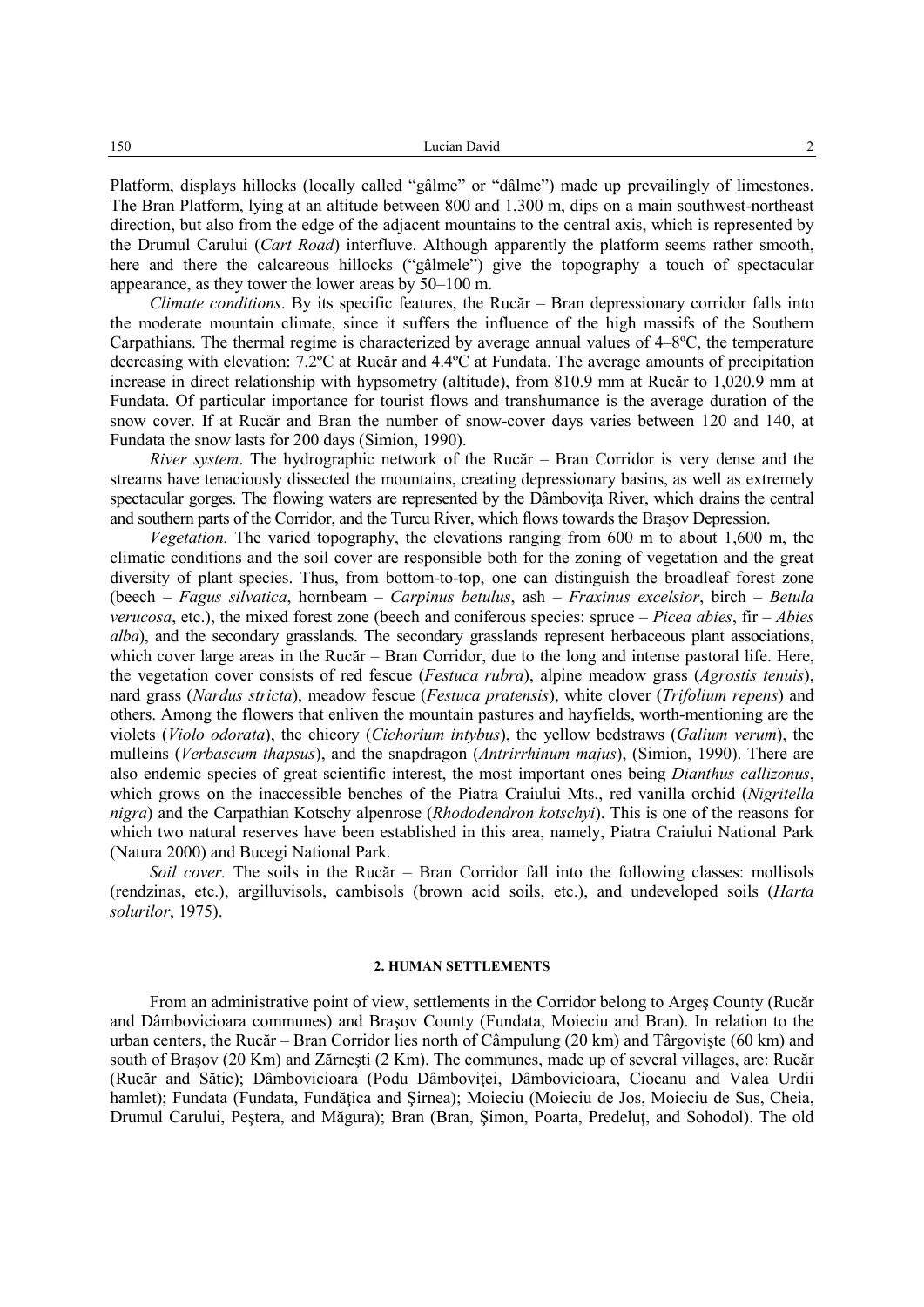cores of the six communes lie within the Corridor (except for Predelut and Poarta villages, which belong to Tara Bârsei – Borsa Land), but their estates stretch up to the nearby mountains. Thus, the administrative boundary of Rucăr Commune stretches to the Iezer-Păpuşa, Făgăraş and Piatra Craiului Mts; of Dâmbovicioara Commune to the Piatra Craiului Mts.; of Fundata Commune to the Piatra Craiului and Leaota Mts; of Moieciu Commune to the Leaota, Bucegi and Piatra Craiului Mts; and of Bran Commune to the Bucegi Mts.

## **3. FUNCTIONAL TYPES**

The use of the index of professional structure of population as a basic criterion in establishing the functional types of settlements, requires a certain caution. If the workplace overlaps the residence, or its domain and the productive activity is carried out within the territorial-adminstrative unit, then it is professional structure that determines the function or functions of the settlement. But the moment when the labour force is commuting and the productive activity is carried out beyond the territorialadministrative confines, then the professional structure fails to support the function of the investigated settlement and, defining it, one has to make use of supplementary indicators.

When tracing the functional types of villages, the best results are obtained by using the ternary plot, which illustrates the professional structure of the population. However, the results have to be correlated with direct field observations, because they are the only ones that can offer the necessary data for defining the main subtypes.

In Romania, the first geographer concerned with the functional typology of villages was Vintilă Mihăilescu who, in his "Map of the Main Types of Rural Settlements in Romania" (1927), distinguished the following village types:

– villages with households belonging to mountain stock-breeders, in which he included all the villages in the Rucăr – Bran Corridor;

– villages with mixed functions, situated in the hilly regions;

– villages relying on intensive and extensive agriculture, as well as on stock-breeding.

The first comprehensive classification was made in 1960 by I. Băcănaru *et al.*, on the occasion of the International Geographical Congress held in Stockholm. The authors identified three types of villages, each one having numerous functional types connected with the socio-economic activity of the population: rural settlements with agricultural functions; rural settlements with industrial functions (extractive industry, processing industry); and settlements with mixed functions.

According to the classification of I. Băcănaru, settlements in the Rucăr – Bran Corridor have the following functions: agricultural (animal breeding); industrial (wood industry, food industry); and mixed functions (agricultural, forestry and tourism).

Another classification is given in *Romania's Atlas* (1979), but this time the authors chose as basic unit not the village, but the commune. The indicators used related to primary, secondary and tertiary activities, as well as to the active population structure in 1996.

The last classification appears in the *Romania's Geography*, volume II (1984). It resumes the analysis of Romanian communes, from the viewpoint of the habitat components. In order to establish the functions, we took into account a number of demographic, economic and territorial indices: professional structure of the population, production value, value of sold goods, landuse, and the number of tourist overnight stays.

The methodology employed enabled us to distinguish the following rural settlement functions: dominantly agricultural; dominantly industrial; mixed functions, and specific functions.

The dominantly agricultural settlement has 65% of the active population, the agricultural output value exceeding 70% of the global production value.

This functional type includes the following settlement subtypes: vegetable-growing; graingrowing; grain-growing for animal fodder; vine-growing; stock-breeding, forest maintenance and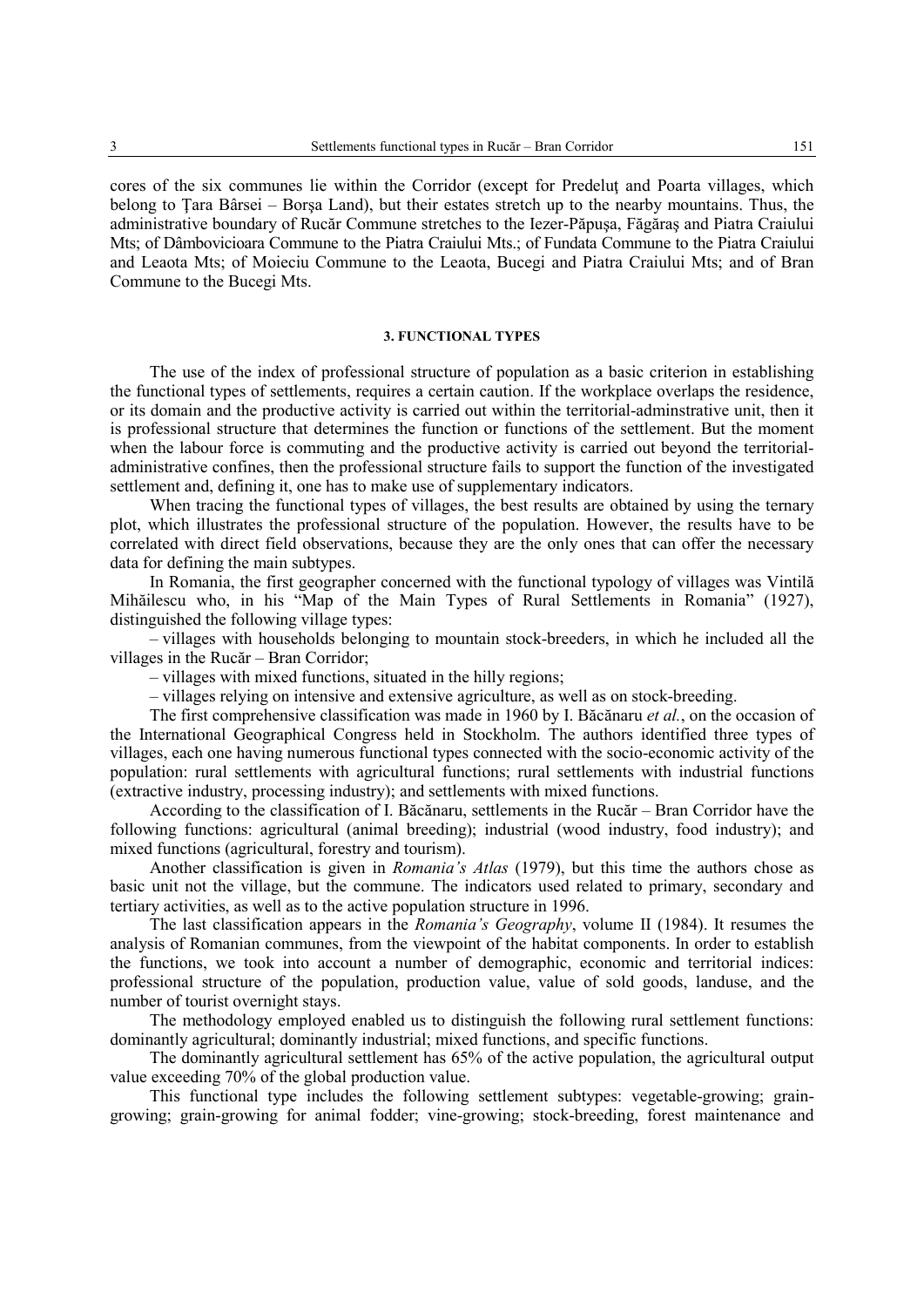wood harvesting; craft activities, small industry and handicraft; crop-growing, also providing external services.

In terms of the quality and profile of activity, the dominantly industrial rural settlements, some are engaged in the extractive industry; others in the processing of agricultural raw materials; and others still in the extractive and processing industries.

In these settlements, the share of industry in global production exceeds 75%, while more than 65% of the active population work in this economic sector.

In the case of settlements with mixed functions, the practice of agriculture is associated, beside industry, with fish-breeding, tourism and forest activities, hence a number of functional subtypes: agroforestry settlements (often associated with wood processing); agricultural settlements discharging transportation functions; agroindustrial settlements; and agricultural and fishery settlements.

Rural settlements discharging special functions are becoming more numerous. So, there are settlements engaged in tourism or balneoclimateric activities, but also in agriculture, forestry and even industry, as well as settlements profiled on fishery and tourism.

The Transcarpathian road along the Rucăr – Bran Corridor has proved to be extremely important, having contributed to the emergence and development of settlements and specific occupations, an intense commercial activity flourishing around the custom-points at Rucăr and Bran and in the vicinity of inns.

The existence of large forests led to the construction of sawmills, used to cut the wood brought here on the Dâmbovita and Turcu rivers. Documents mention the existence of a wooden flask factory at Rucăr and the fact manufacturing of wood in the area was used in the Giurgiu shipyard in order to produce masts.

Shepherding is an ancient occupation of the people living within the Corridor. Transhumance was first documented in the 15<sup>th</sup> century. Over the years, it has played an important part in the life of the settlements in this area.

Because of the large number of sheep, wool processing required simple, but efficient, equipment, namely the stamp mill and the fulling mill with surging river water, which harnessed hydraulic energy. For grain milling, people used a number of watermills.

# **Functional dynamics of settlements (1966–2011)**

In order to analyze the evolution of rural settlements in the Rucăr – Bran Corridor, we resorted to the classification made in *Geografia României* (The Geography of Romania*)*, volume II (1984). This analysis compares three years: 1966, 1992 and 1997. For 1997, we used the data gathered in the field, as well as information on the population's professional structure supplied by communal townhalls.

In 1966, rural settlements in the Rucăr – Bran Corridor had the following functions:

*Agricultural functions*, characterizing Fundata Commune, as well as Drumul Carului, Măgura and Peştera villages, where the main occupation of the locals was stock-breeding, associated with wood harvesting and forest maintenance. The processing of agricultural raw materials came second in their economy.

*Mixed functions*, which are specific to Rucăr, Dâmbovicioara, Bran and Moieciu communes, where agricultural and non-agricultural activities had an almost equal share in defining the functional type. Examples of such settlements are the villages belonging to Dâmbovicioara Commune, where stock-breeding was the main occupation of the inhabitants. However, a large part of the active population (28%) was engaged in the processing of wood and animal products. The agricultural function connected with stock-breeding was backed by an industry processing agricultural raw materials. Consequently, the area had a number of factories for cheese production, as well as wool-processing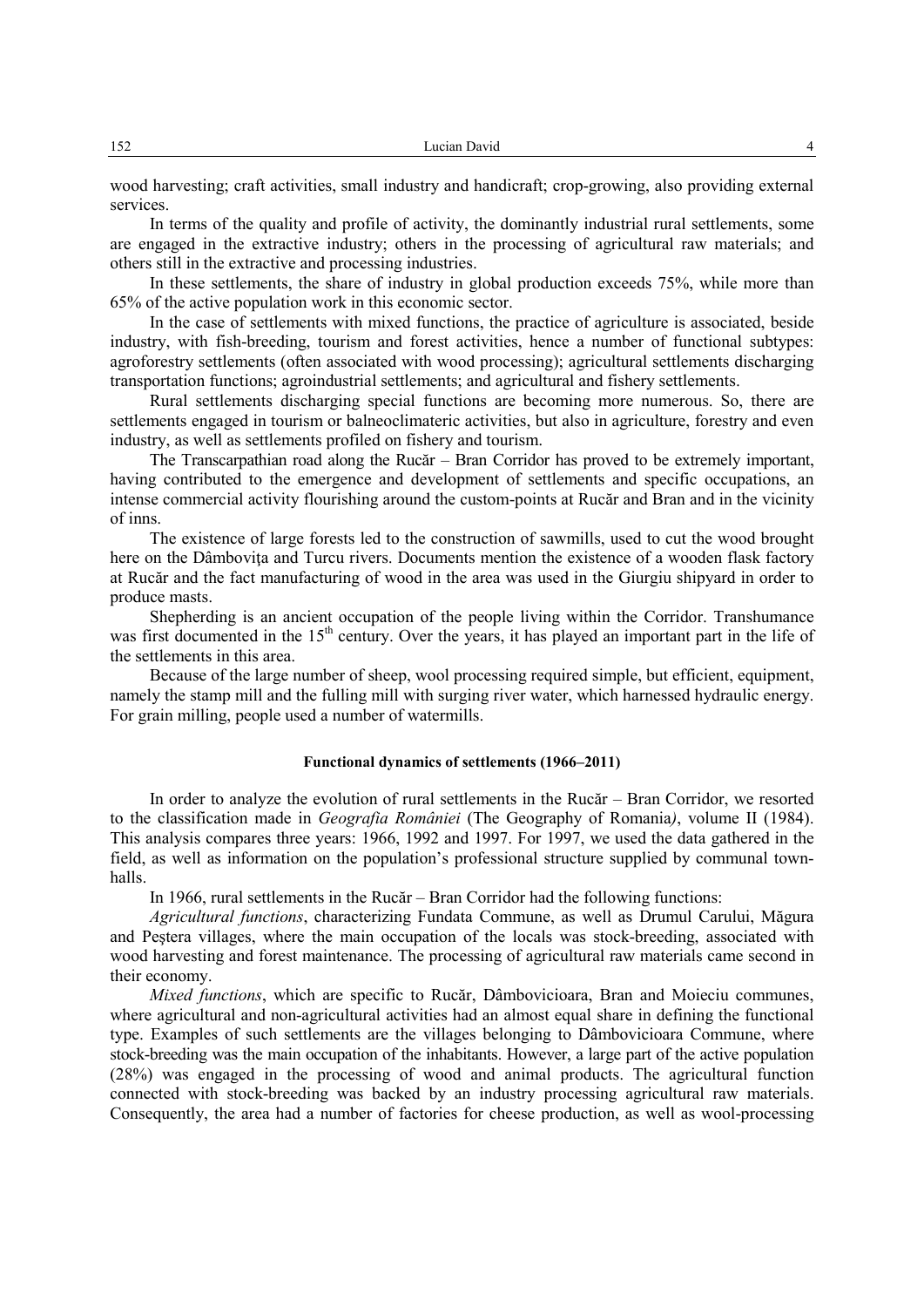facilities. There was also a milling and bakery industry, represented by several water mills and bakehouses, situated especially in the capital villages of the communes. In Bran Village there was also a handicraft industry.

In 1992, one could see the results of the "flourishing" communist period, when industry held a central place in the economy, which explains the building of some factories in the hearth of several villages of the Rucăr – Bran Corridor. For instance, a timber factory at Rucăr, and a workshop that produced various parts for the terrain vehicles factory in Câmpulung Town, and a yard for building a dam on the Râusor, a tributary of the Dâmbovita River; at Moieciu a dairy plant, the settlement also supplying labour-force for the industrial centers in the area. However, this labour force, even though employed outside the territorial-administrative boundaries of the commune, was nevertheless recorded in the statistical datasets of the home settlement as active population occupied in industry. Because the Rucăr, Bran and Moieciu communes were confronted with this situation, percentages do not explain the real functions of the respective villages.

In 1973, following the Order of the Ministry of Tourism, Rucăr, Fundata and Şirnea became villages of tourist interest. Unfortunately, by Decree No. 225 / 1974, accommodation of tourists in private households was banned. However, the villagers continued to accommodate tourists illegally, but at Rucăr, Moieciu, Bran and Şirnea tourism, got momentum after December 1989, subsequently spreading throughout the Corridor.

Also after 1989, one can notice a spectacular increase of commercial activities, as family companies were set up, these were generally represented by mixed shops and several small production units.

In 1992, the villages belonging to the Rucăr, Bran and Moieciu communes would discharge mixed functions, while most of the population was occupied in industry, followed by the services sector, and a small percentage in agriculture. But, taking into account the population employed outside the place of residence, the share of the active population working in industry and in the services sector is almost equal.

The villages belonging to Fundata Commune, as well as to Moieciu Commune (Măgura, Peştera and Drumul Carului) have preserved agriculture as main function, basically stock-breeding. Here, one can also notice an increase of active population in the services sector. Dâmbovicioara Commune has preserved its agroforestry functional type, but part of the population engaged in agriculture shifted to the services sector.

In 1997, the consequences of shifting to a new economic system, had ever since influence the functionality of rural settlements in the Corridor.

In a number of villages, the economic crisis disorganized and paralyzed the industrial function either totally, or partly. Consequently, a new form of organization developed, while the permanent urban-to-rural migration, as a result of economic reorganization, increased the active population occupied in agriculture.

The population that now migrated to the rural area, was the population which had settled in urban areas in the years 1970–1989, when there was a high demand for industrial workforce.

The services sector developed simultaneously with the reorganization of agriculture. It was the private sector that contributed to the development of the economic function.

Thus, at present, the Corridor shelters more than 350 private commercial companies, most of them in Bran Commune. After 1992, the tourist function has experienced the most significant growth. Therefore, all the villages in the Corridor are known as tourist villages.

Rural tourism began on personal initiative. As the interest was growing (after 2000 and especially after 2007, when Romania joined the European Union), a number of small companies were set up and local associations came into being, followed by national ones. Among them, we would mention OVR (Operation Villages Roumaine) and ANTREC (National Association for Rural, Ecological and Cultural Tourism).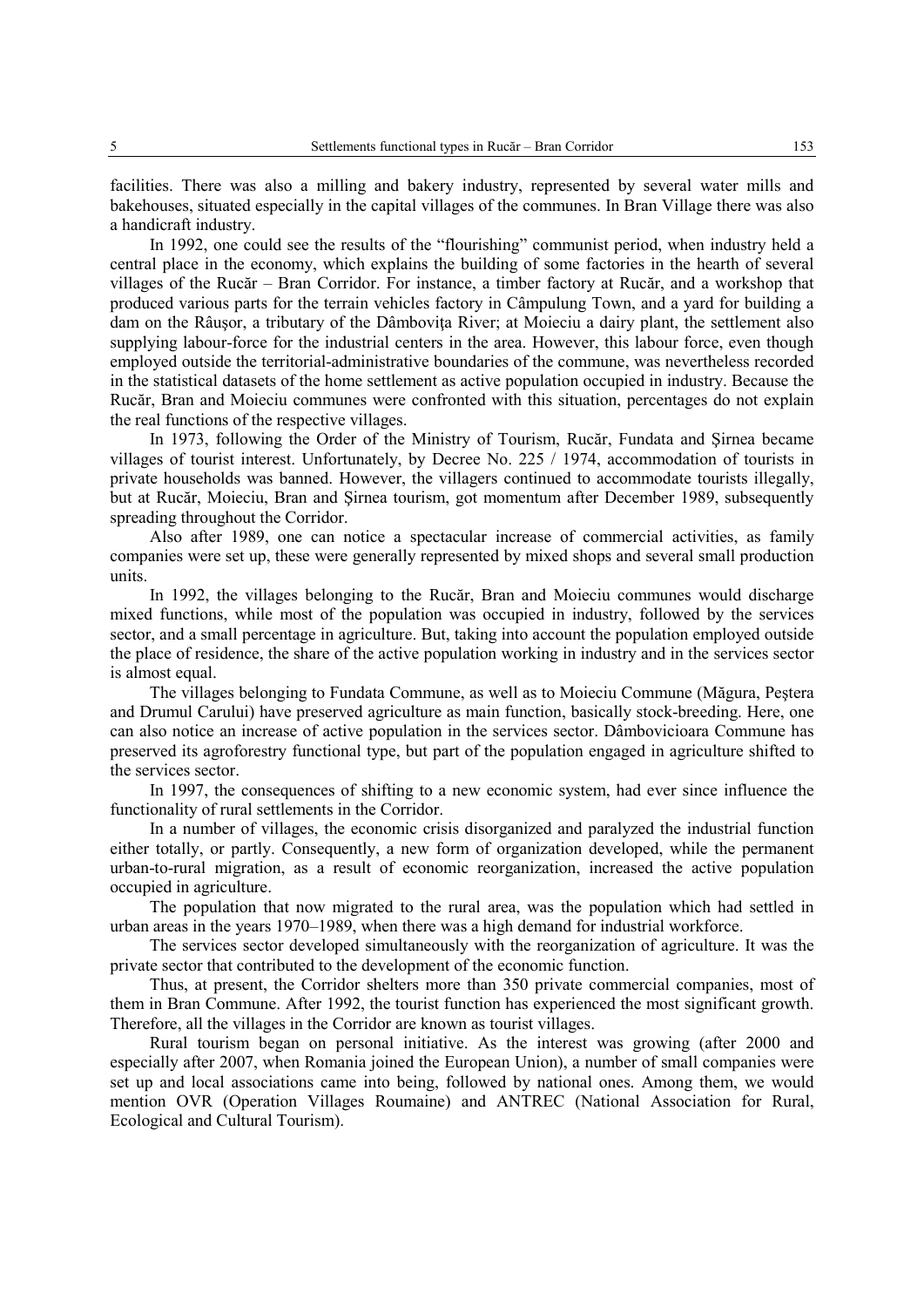|               |              | The structure of active population in the Rucăr – Bran Corridor $(\%)$ |          |              |             |          |
|---------------|--------------|------------------------------------------------------------------------|----------|--------------|-------------|----------|
| Communes      | 1966         |                                                                        |          | 1992         |             |          |
|               | Industry and | Agriculture                                                            | Services | Industry and | Agriculture | Services |
|               | construction |                                                                        |          | construction |             |          |
| Dâmbovicioara | 28.7         | 56                                                                     | 15.1     | 29.4         | 45.5        | 25       |
| Rucăr         | 39.2         | 40.1                                                                   | 20.6     | 55.5         | 12.8        | 31.5     |
| Bran          | 34           | 44.3                                                                   | 21.7     | 56           | 15.5        | 28.3     |
| Fundata       | 16.1         | 69.8                                                                   | 14       | 13.1         | 69.4        | 17.4     |
| Moieciu       | 32.4         | 47.3                                                                   | 20.1     | 56.3         | 17.9        | 25.6     |
| Communes      | 1997         |                                                                        |          | 2011         |             |          |
|               | Industry and | Agriculture                                                            | Services | Industry and | Agriculture | Services |

Pâmbovicioara 27.1 44.5 28.4 15.3 60.2 24.5<br>Rucăr 48.6 18.3 33.1 21.57 48.08 30.35 Rucăr | 48.6 | 18.3 | 33.1 | 21.57 | 48.08 | 30.35 Bran 1 50.2 17.6 32.2 17.83 25.26 56.91 Fundata | 12.6 | 66.1 | 21.3 | 13.25 | 52.26 | 34.49 Moieciu | 49.8 | 20.4 | 29.8 | 13.48 | 28.12 | 58.4

 $\frac{\text{construction}}{15.3}$ 

#### *Table 1*

Source: Population censuses of 1966, 1992, 1997, 2011 and statistical data supplied by town-halls.

construction

By analyzing the functional nomogram of settlements in the Rucăr – Bran Corridor (Fig. 1), one can see that the functional village types have not changed significantly compared to 1992. Thus, the villages belonging to Rucăr, Bran and Moieciu communes have mixed functions, the main activities being the processing of agricultural raw materials, the bakery industry, wood processing and the handicraft industry.

The active population engaged in commercial and tourist activities exceeds the share of the population working in agriculture. Other settlements with mixed functions are the villages of Dâmbovicioara Commune, but in this case, agricultural activities prevail over the services sector.



Fig. 1 – The functional nomogram of communes in the Rucăr – Bran Corridor.

Fundata Commune continues to keep its agricultural function, namely stock-breeding, but in the villages belonging to it, increase the active population in the services industry has been increasing.

After 1992, rural tourism got momentum as more and more tourists wished to spend unforgettable holidays in the vicinity of beautiful natural landscapes, and far away from the bustle, noise and pollution of big cities.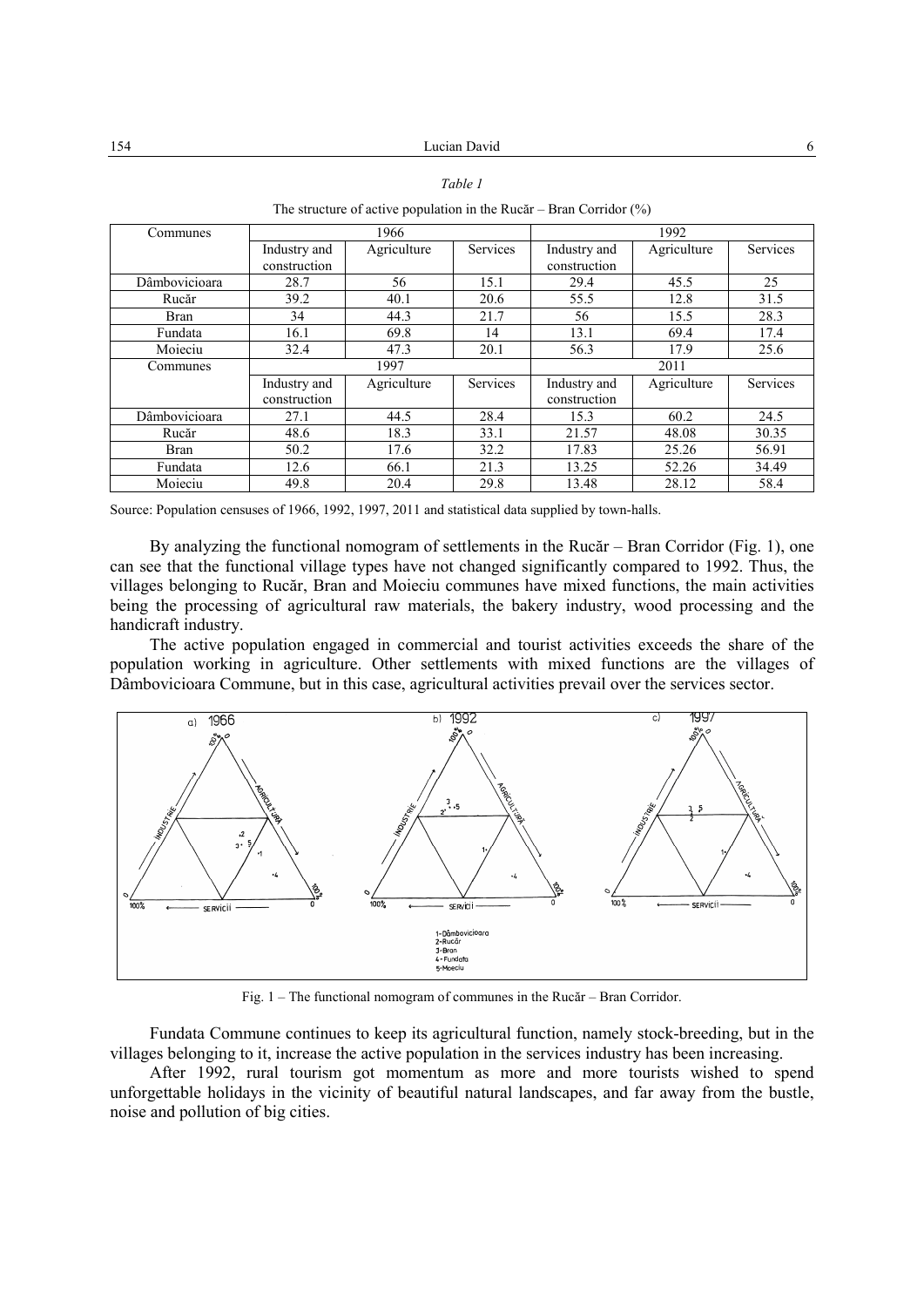From the point of view of structure, the active population, together with the number of employees, is an extremely important element in defining the economic profile of the Rucăr – Bran Corridor, on the one hand and the functional type of the settlements, on the other. It reveals the contribution of the population to the productive or unproductive activity characterizing this physiographic unit.

In 1966, the share of the economically inactive population to the total number of residents represented 48.8%, decreasing slightly to 48.2% in 1992 (Figs 2, 3, 4).

This decrease of inactive population comes from elderly people continuing to work up to 65 or 70 years old. However, in Bran and Dâmbovicioara communes, the inactive population was seen to increase in 1992 compared to 1966.

As far as the active population is concerned, this shows high values both in 1966 and 1992, in the communes of Bran (60.5% in 1966 and 53% in 1992), Moieciu (53.5% in 1966 and 56.6% in 1992), and Fundata (56% in 1966 and 79.4% in 1992). At the other end are Dâmbovicioara (48.1% in 1966 and 45.7% in 1992) and Rucăr (40.2% in 1966 and 40.3% in 1992), where the share of the elderly population had considerably grown over the 1966–1992 interval.

In 1966, the highest percentage per total active population had the population occupied in agriculture (24.7%), followed by that in industry (16.5%) and in the services sector (10%). The active population working in agriculture accounted for 39% at Fundata and 16.1% at Rucăr.



Fig. 2 – The Rucăr – Bran Corridor. Active population structure – Industry.

In 1992, because of the forced industrialization drive imposed by the communist regime between 1970 and 1980, most of Romania's active population worked in industry (22%). At the same time, the active population engaged in agriculture dropped significantly (9.8%), compared to the services sector  $(11.9\%)$ .

Due to the economic reorganization, in 1990 unemployment grew to 7.8% of the total population, with the exception of Dâmbovicioara and Fundata communes where situation was different from that of the entire Corridor. Thus, in Dâmbovicioara Commune, most of the population worked in agriculture (190 people, i.e. 14.7%) and in the services industry (187 people, i.e. 14.4%); in Fundata Commune over 50% of the total population (52.5%) worked in agriculture and 13.2% in the services sector.

That rather few people from these two communes worked in industry could be the consequence of the great distance from industrial centres, but also of a low-skilled labour force, a large number of unemployed having Moieciu (644) and Bran (648) communes.

Rural tourism offers a chance for new sources of revenue by creating a system of services, which also includes the domestic product offer. This will put an end to the exodus of rural population to the city. Consequently, the infrastructure and accommodation comfort will be improved, while autochthonous goods (handicraft products, fruit and vegetables, diary products, meat etc.) will be sold on the local markets. But the great advantage of providing tourist services in rural areas is the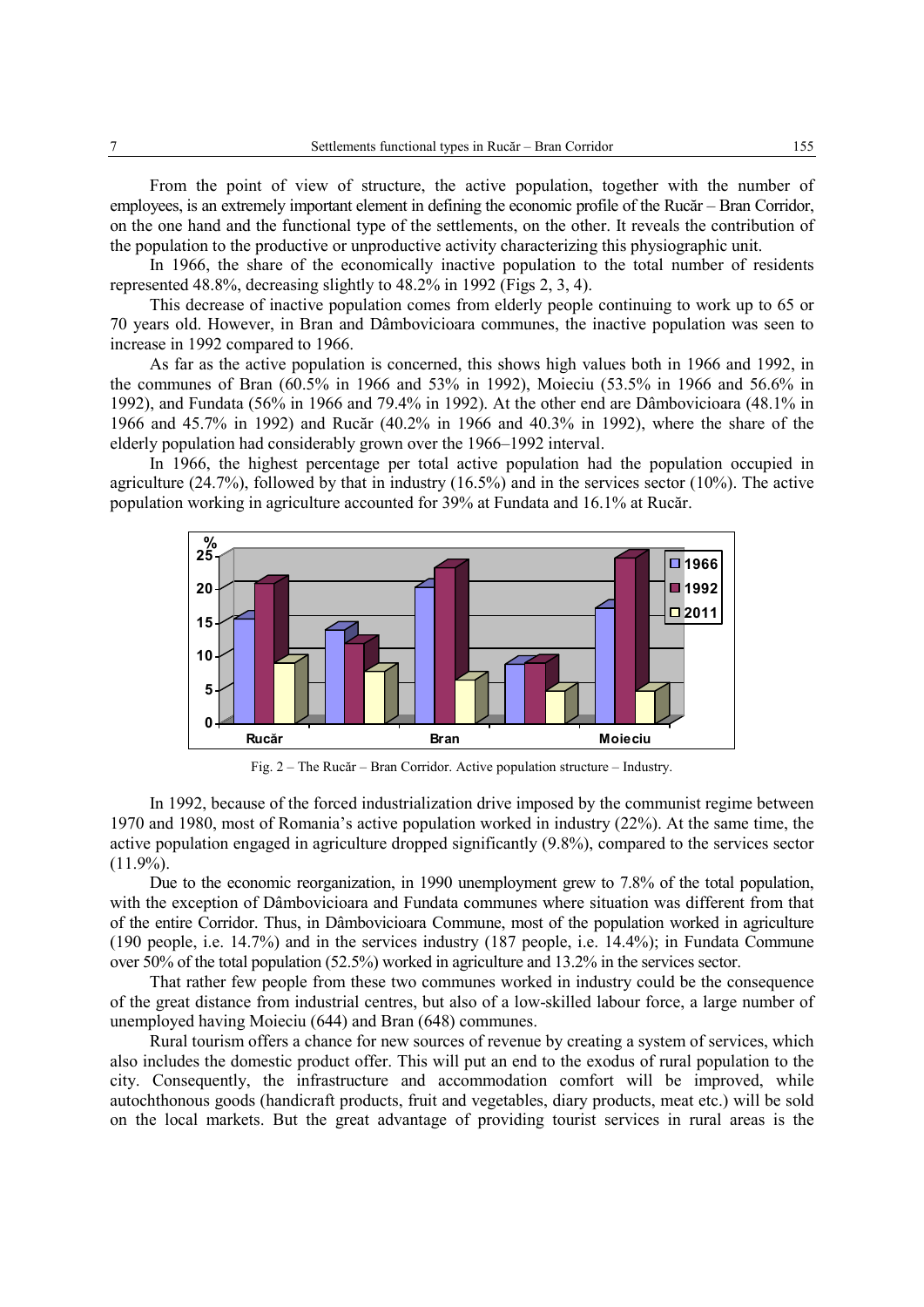possibility for a farmer to make good business and money, and thus enjoy living standards specific to the city.

Today, settlements in the Rucăr – Bran Corridor are known as tourist villages. In order that tourists get in touch more rapidly with the peasants who will host them, several accommodation centres have been set up. It is the case of the ANTREC branches in Bran and Rucăr, as well as the accommodation centre in Şirnea, which provides services for settlements in the Giuvala section.



Fig. 3 – The Rucăr – Bran Corridor. Active population structure – Agriculture.



Fig. 4 – The Rucăr – Bran Corridor. Active population structure – Services.

Thus, in 2011, the percentage of people employed in the service sector / total population was 21% in Bran and 21.7% in Moieciu, which means 10% increase compared to 1997. Over this 14 year interval, the population occupied in industry dropped from 23.3% in 1997 to 6.6% in 2011 in Bran, and from 24.8% in 1997 to 5% in 2011 in Moieciu. As far as Dâmbovicioara and Rucăr communes are concerned, the share of the population employed in industry and constructions decreased, while that in agriculture increased. Instead, in Fundata Commune, the active population in agriculture fell significantly, from 52.5% in 1992 to 19.2% in 2011 through the growth of the inactive population (the ageing phenomenon).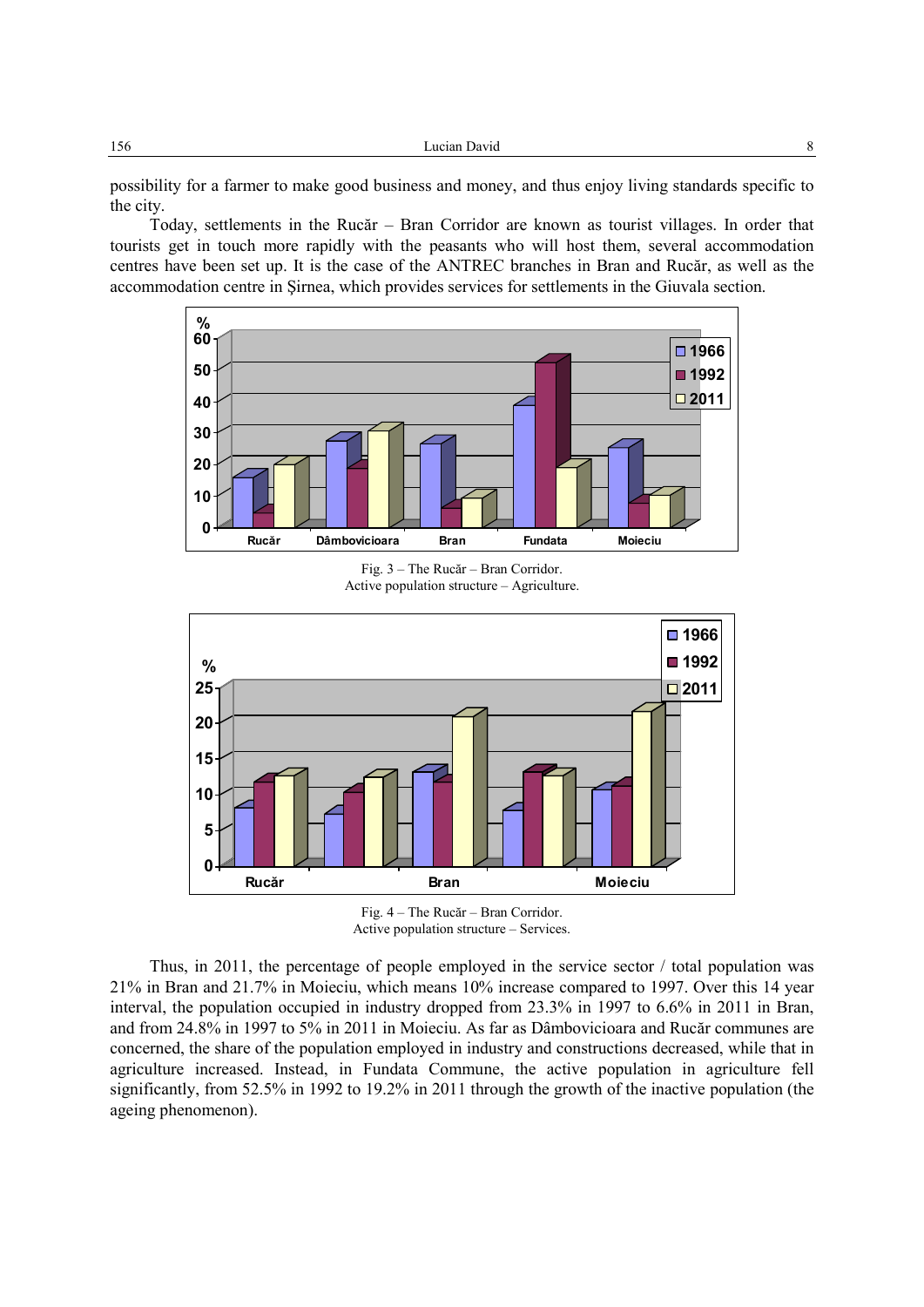| $\overline{\phantom{a}}$ |      |      |  |  |  |
|--------------------------|------|------|--|--|--|
| Commune                  | 1995 | 2013 |  |  |  |
| Rucăr                    | ,207 | 392  |  |  |  |
| Dâmbovicioara            | 124  | 124  |  |  |  |
| Bran                     | 302  | 806  |  |  |  |
| Fundata                  | 14   | 60   |  |  |  |
| Moieciu                  |      | 508  |  |  |  |
|                          |      |      |  |  |  |

| ۰.<br>۰. |  |
|----------|--|

The number of employees in the Rucăr – Bran Corridor

Over the 1995–2013 period (Fig. 5), due to the reorganization of industry, the number of employees dropped in the southern part of the Corridor, for instance, from 1,207 in 1995 to 392 in 2013 in Rucăr Commune. Instead, in the central and northern parts of the Corridor, the development of tourism, led to numerical increase of employees over the same period: from 302 to 806 in Bran Commune; from 14 to 60 in Fundata Commune, and from 63 to 508 employees in Moieciu commune.



Fig. 5 – The number of employees in the Rucăr – Bran Corridor (1995–2013).

#### **4. CONCLUSIONS**

One can note that, in time, the rural settlements belonging to Bran and Moieciu communes have had a mixed function, agricultural and non-agricultural activities making an almost equal contribution to defining the functional type of settlements, both in terms of the share of the occupied population and its participation in global production. Around 1970, agricultural activities would prevail to the detriment of industrial ones, but after 1989, industrial activities recorded a boom, being by 50% in excess.

The population of the services sector exceeded the number of people working in agriculture and it continued to grow. Over the 1992–1997 period, with the transition to a new economic system, industrial activities recorded a decline, while agriculture started being reorganized.

After 2000 and especially after 2007, when Romania joined the European Union, the highest development registered the services sector in the rural areas, especially through the tourist and commercial functions.

Likewise, Dâmbovicioara and Rucăr communes had mixed functions, agroforestry being associated with wood processing and tourism. After 1992, the services sector booming, the population occupied in commercial and tourist activities topped that working in industry. After 1997, with industry restructuring, the communes have begun to rely primarily on agriculture.